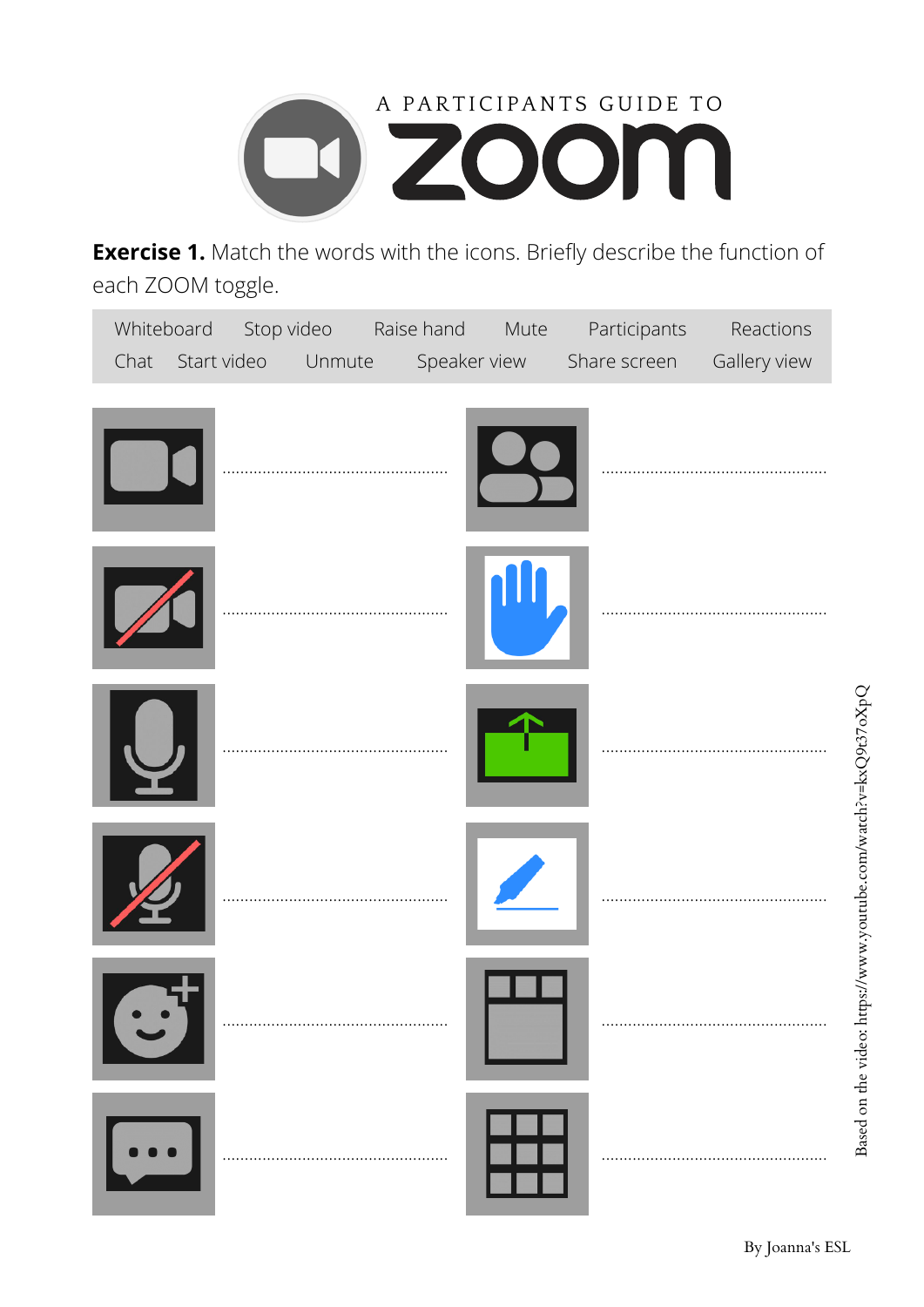

**Exercise 2.** Before watching the video *A participants guide to ZOOM* fill in the gaps 1-8 with the words from *exercise 1.*

- You can all the same of the setting vourself by clicking the microphone icon. 1.
- You can \_\_\_\_\_\_\_\_\_\_\_\_\_\_\_\_\_\_\_\_ or \_\_\_\_\_\_\_\_\_\_\_\_\_\_\_\_\_\_\_\_ by clicking the camera icon. 2.
- Within the participants window you can **which is a set than the attention** of your host. 3.
- In  $\Box$  you can view the text conversation of the entire meeting or talk directly with another participant. 4.
- When you \_\_\_\_\_\_\_\_\_\_\_\_\_\_\_\_\_\_\_\_ you will be able to select your desktop or window that you want to show. 5.
- \_\_\_\_\_\_\_\_\_\_\_\_\_\_\_\_\_\_\_\_ allow you to use emoticons to applaud or support the speaker. 6.
- \_\_\_\_\_\_\_\_\_\_\_\_\_\_\_\_\_\_\_\_ enlarges the person speaking and shows other participants at the top of the screen. 7.
- \_\_\_\_\_\_\_\_\_\_\_\_\_\_\_\_\_\_\_\_ shows all participants in evenly sized squares on a grid. 8.

**Exercise 3.** Watch the video again and decide if the sentences 1-8 are true or false. Correct any false sentences.

- 1. ZOOM is a free videoconference platform.
- 2. You can download the ZOOM application from *zoom.com* website.
- 3. To join the meeting you need to send a link to the host.
- 4. By clicking the microphone icon you can mute and unmute yourself, and also change the microphone.
- 5. You can change your virtual background by clicking the camera icon.
- 6. To talk to other participants on a mobile app you must click a chat icon.
- 7. You can only record the meeting if the host enables this function.
- You need to click the view option to switch between speaker and gallery view on a 8. rod recards<br>mobile app.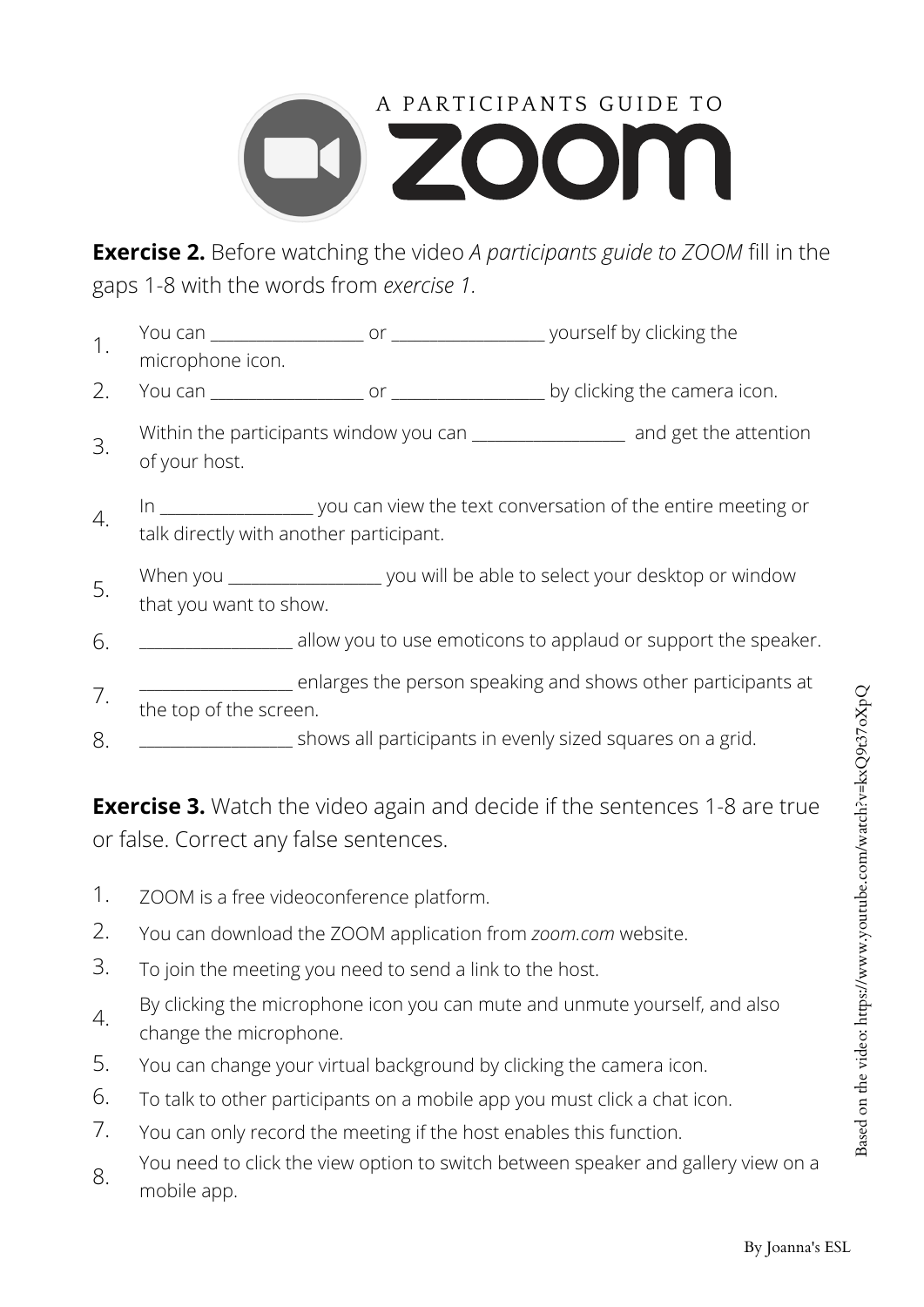

**Exercise 1.** Match the words with the icons. Briefly describe the function of each ZOOM toggle.

| Whiteboard<br>Chat | Stop video Raise hand<br>Start video<br>Unmute | Mute<br>Speaker view | Participants<br>Share screen | Reactions<br>Gallery view                                       |
|--------------------|------------------------------------------------|----------------------|------------------------------|-----------------------------------------------------------------|
|                    | Start video                                    |                      | Participants                 |                                                                 |
|                    | Stop video                                     |                      | Raise hand                   |                                                                 |
|                    | Unmute                                         |                      | Share screen                 |                                                                 |
|                    | Mute                                           |                      | Whiteboard                   | Based on the video: https://www.youtube.com/watch?v=kxQ9t37oXpQ |
|                    | Reactions                                      |                      | Speaker view                 |                                                                 |
|                    | Chat                                           |                      | Gallery view                 |                                                                 |

on the video: https://w ww.y outu be.co m/watch?v=k xQ9t37o  $\stackrel{\text{Q}}{\times}$